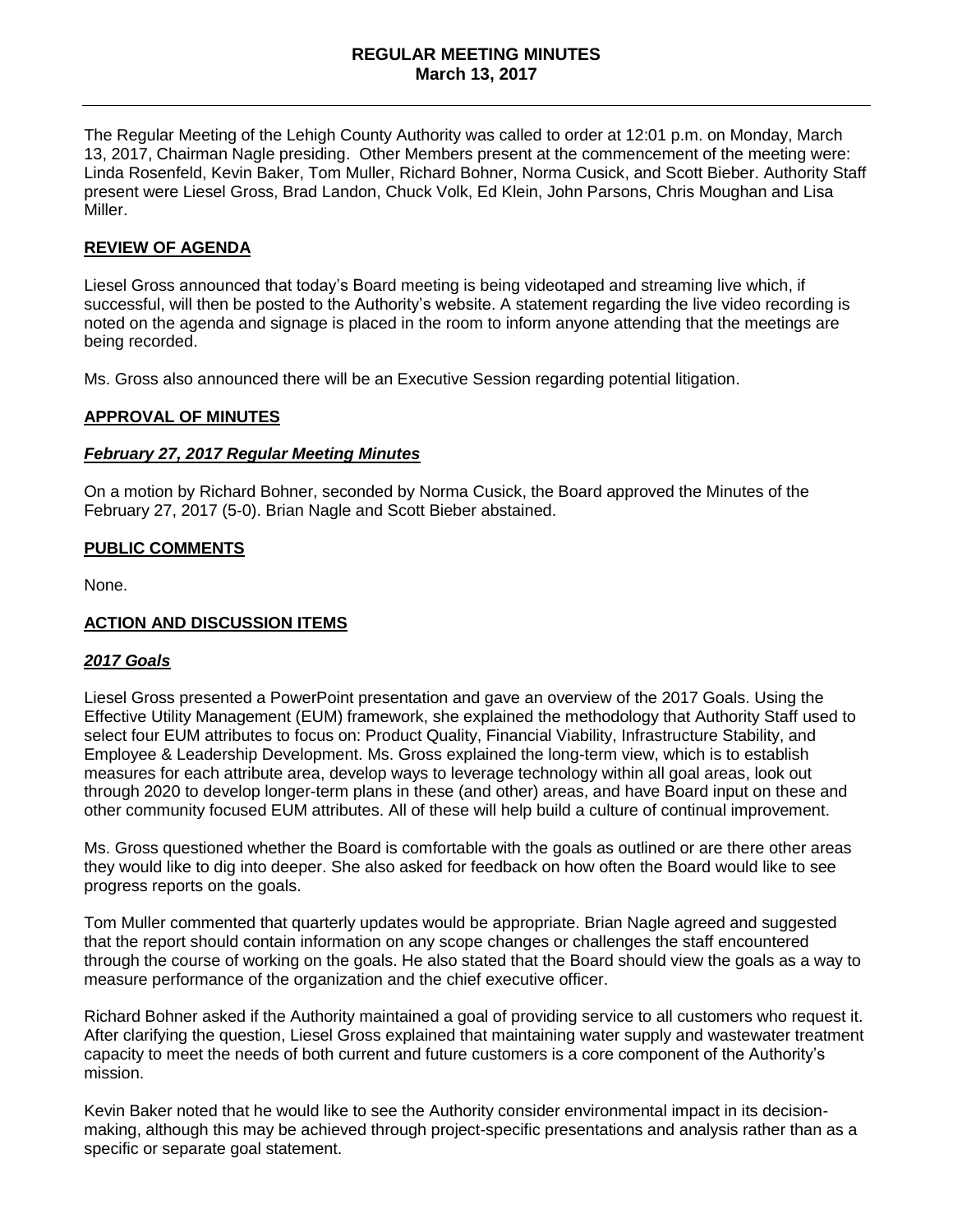Eric Andreus, an employee of Nestle Waters, commented on Water Resource Adequacy attribute and feels the region is blessed with an abundance of water supply and would like to see more being done to protect it.

Mike Siegel, a resident of Lower Macungie Township, commented he would like to see more emphasis on water quality protection from the Authority. Mr. Siegel informed the Board that Lower Macungie Township recently passed an ordinance prohibiting injection wells.

Scott Bieber asked for an update on the plans to construct stormwater injection wells at the DCT Industrial Warehouse in Upper Macungie Township. Chuck Volk said Al Guiseppe of Spotts, Stevens and McCoy, the hydrogeologist consultant for the Authority, has reviewed the plan and written a review letter for this site and recommended that injection wells not be used. Mr. Volk said the developer has responded that the injection wells will only be used for water runoff from rooftops, which is in line with Mr. Guiseppe's recommendations. Mr. Bieber stated that it should be the Authority's policy to oppose all injection wells. Mr. Volk said the Authority can only make recommendations because injection wells are permitted by the state.

## *Drought and Water Supply Monitoring Program*

Al Guiseppe was present and gave a PowerPoint presentation on the Drought Triggers and Water Supply Monitoring program. Spotts, Stevens and McCoy evaluated the various components of the LCA Western Lehigh – Central Division and Allentown Division water systems to determine an appropriate Drought Monitoring Criteria with recommendations for criteria that would trigger drought declarations by the Authority. He explained that based on those recommended trigger points, the Authority would be in a Drought Watch stage.

Mr. Guiseppe then reviewed his recommendations for a Watershed Monitoring Program that would enlist the assistance of volunteers and citizen scientists to support the implementation of the monitoring plan. Stream gages and monitoring wells would be installed throughout the Little Lehigh Creek basin to gather data on stream flows and groundwater levels to determine how they are linked as water travels through the basin.

Rebecca Kennedy, who coordinates the Master Watershed Steward Program, explained how volunteers from her program could be utilized to support the Authority's efforts.

Chairman Nagle asked Mr. Guiseppe for a cost estimate for implementing the plan. He said that Spotts, Stevens and McCoy would propose to coordinate the first year of the program, to provide four monitoring events for six stations, plus the purchase of equipment, and the cost is estimated to be \$35,000. This cost does not include the technology required to gather data automatically and transmit it to the Authority, so additional expense would be incurred for telemetry equipment and other technology support.

Mike Siegel, a resident of Lower Macungie Township, suggested using Spring Creek Pumping Station as a point to gather telemetry and flood data due to the amount of flooding in that area and also because of the availability of electricity at the site.

Eric Andreus, and employee of Nestle Waters, asked if LCA issues a drought declaration, would the conservation measures be the same as those in place when the state declares a drought. Ms. Gross explained that in the Authority's drought contingency plan, whether it's an Authority-declared drought stage or state-declared drought stage, the Authority would be following the same conservation measures for that stage. If a drought emergency is declared either by the Authority or the state water use restrictions would be in place up to and including implementing the water rationing plan that is included in the Authority's drought contingency plan. The Authority's drought contingency plan is required by the Pennsylvania Department of Environmental Protection.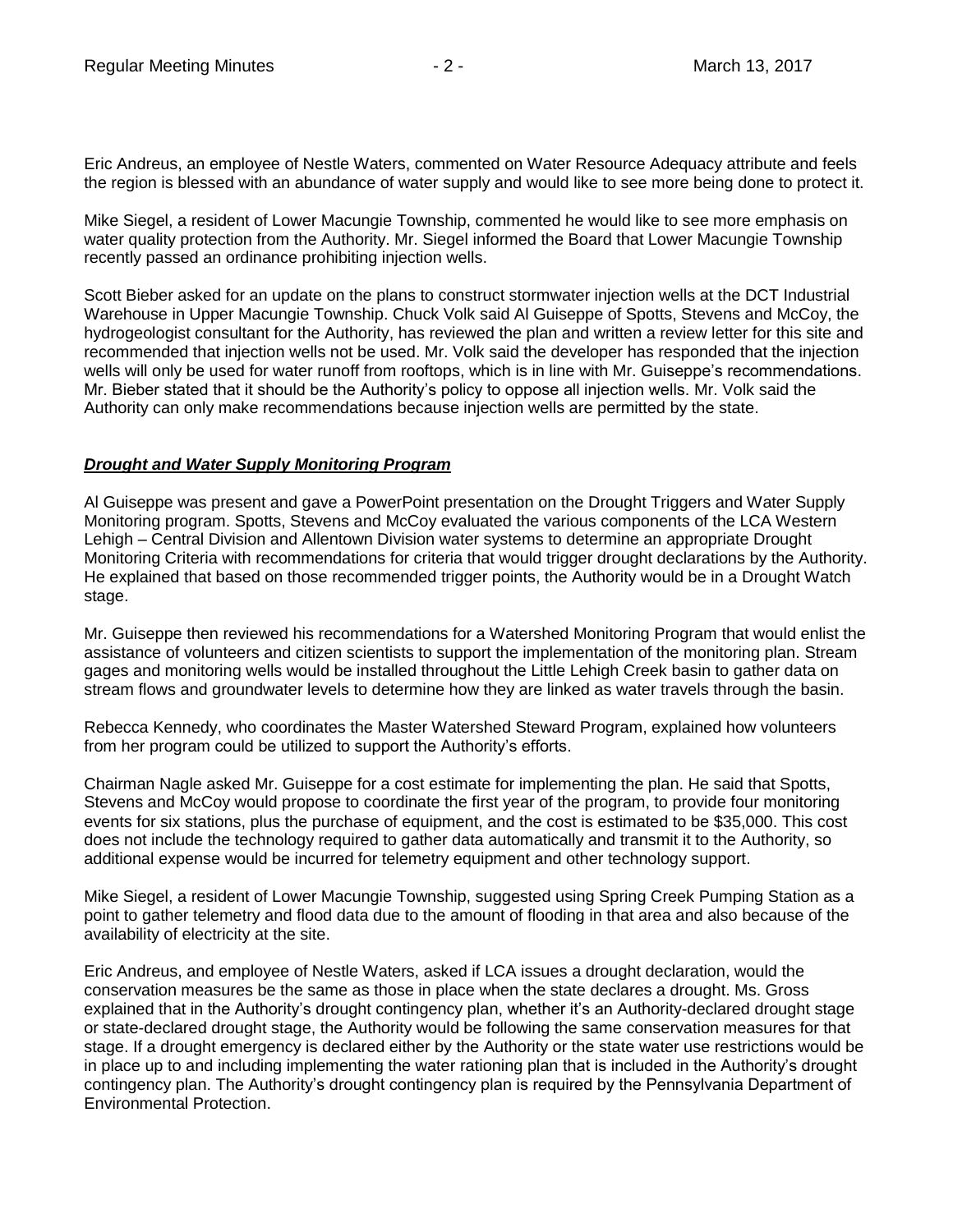Scott Bieber informed the Board that he contacted U.S. Geological Survey (USGS) via email regarding the costs for installing and maintaining stream gages. A copy of the response he received from USGS was provided to the Board.

Ms. Gross explained that the next step would be to reach out to municipalities and other stakeholders to determine what organizations may be interested in partnering with the Authority on this effort, since the watershed monitoring plan has useful implications for many potential partners. A more detailed implementation plan will then be presented to the Board.

Mike Siegel, as spokesman for the Lower Macungie Township Environmental Advisory Council (EAC), said he would present this information to the EAC. Ms. Gross asked Mr. Siegel to contact her and she would be happy to attend an EAC meeting to discuss it with the group as well.

## **PROJECT UPDATES/INFORMATION ITEMS**

Liesel Gross brought to the attention of the Board items listed in the report for upcoming meetings. Ms. Gross noted that under Finance and Administration, the preliminary Compensation Study will be added to the March 27, 2017 agenda.

## **STAFF COMMENTS**

Liesel Gross announced that this is Tom Muller's last meeting as an Authority Board member. Ms. Gross, the Board and Staff thanked Tom for his many years of service.

## **SOLICITOR'S COMMENTS**

Brad Landon reminded the Board that Ethics Forms and Financial Disclosure Statements are due April 30, 2017, although he has received a majority of the Board members' forms already.

## **PUBLIC COMMENTS / OTHER COMMENTS**

None.

The Chairman called a break at 1:29 p.m. The meeting reconvened at 1:35 p.m.

## **EXECUTIVE SESSION**

Chairman Nagle called an Executive Session at 1:35 p.m. to discuss potential litigation. Attorneys Alessandra Hylander and Devin Chwastyk of McNees Wallace & Nurick LLC entered the meeting at this time.

The Executive Session ended at 3:01 p.m.

## **GENERAL SESSION CONTINUED**

On a motion by Linda Rosenfeld, seconded by Scott Bieber, the Board approved the retention of Asterion Consulting, a forensic accounting firm, to conduct an independent review of the Authority's financial analysis related to its dispute with the City of Allentown regarding the lease of the City's water and sewer systems (7- 0).

On a motion by Scott Bieber, seconded by Richard Bohner, the Board approved proceeding with filing for arbitration with the American Arbitration Association regarding its dispute with the City of Allentown regarding the lease of the City's water and sewer systems (7-0).